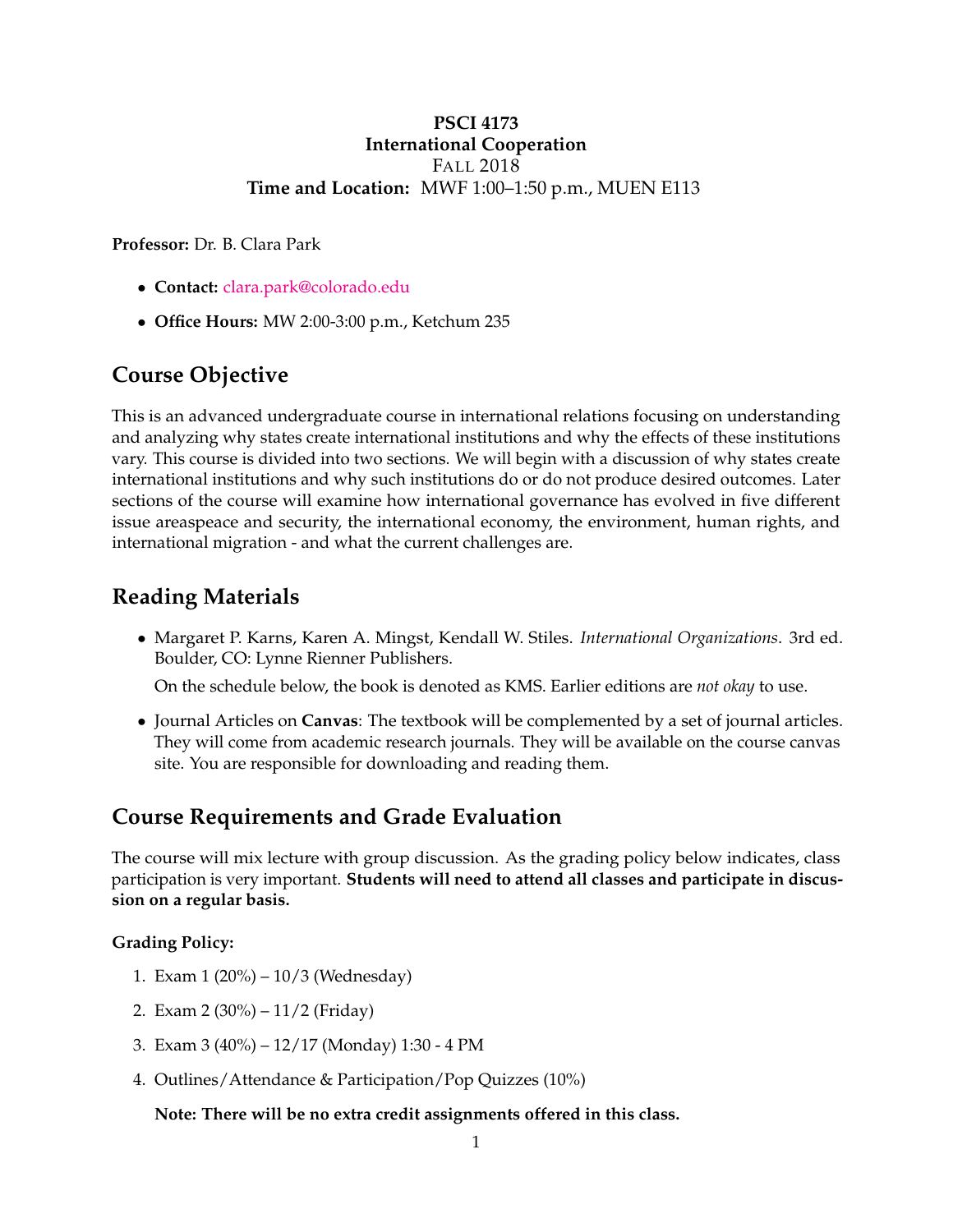There will be no make-up exams offered for sickness/medical reasons/personal reasons including a death in the family unless students can satisfy the following two conditions: 1) provide documentation (e.g. a doctor's note) **and** 2) give me advance notice (if possible) that you will miss the exam. No-shows and non-submissions receive 0.

You must complete all course requirements laid out above to receive a non-failing grade in the course. Your course grade will be calculated based on the assignments described above. Late assignments will not be accepted.

• Here is my numerical grade scale: A 100-94, A- 90-93, B+ 87-89, B 83-86, B- 80-82, C+ 77-79, C 73-76, C- 70-72, D+ 67-69, D 63-66, D- 60-62, F below 60

For every class session with chapters from **KMS** (marked as *Chapter #*), students are required to submit on Canvas **one page** of bullet points summarizing the information of each chapter. Do not exceed more than one typed page.

For every class session with assigned **Journal Articles** (marked as *Last Name(s) (year)*), each student must submit on Canvas **one page**. This typed page will 1) summarize the author's arguments, 2) describe the evidence used to support the argument, and 3) provide three reading questions. These reading questions will then be used as the basis for class discussion about the readings.

## **Grading Policy and Grade Grievances**

- Exam Policy: The exams are closed book; you are not allowed to use any notes or books when writing them. You may write the exams in pencil, but you forfeit your right to contest your grade if you do so.
- Writing Policy: You must submit your writing both as a hard copy in class (this is the version that will be graded with comments) and electronically on Canvas. You will not receive credit until we have both a paper copy and your electronic version.

**Do not plagiarize.** You must always cite other peoples workwhether it be factual information, arguments, or opinion. You must use quotation marks and provide proper citations when you use exact words of another author. You also need to cite an author whose argument you summarize or paraphrase in your papers. Your papers must provide citations and a list of references for the sources of facts you use in them.

To copy text or ideas from another source without appropriate reference is plagiarism and will result in a failing grade for your assignment and usually further disciplinary action by CU Honors Council.

• Regrading Policy: If you have a grade complaint for your exams, you must submit a written grade grievance to me. You must wait at least 48 hours before submitting a grade grievance, and must submit it within four days (96 hours) of receiving the graded exam. This formal grade grievance must address why you believe you were unfairly graded, with specific details and supporting evidence along with the original graded exam. Once you file a formal grade grievance to me, I will regrade the exam. **You must take the new grade even if the new grade is lower than the one you received initially.** If this process cannot resolve the matter, I will address any further grievances according to the College Policy on Grade Appeals ([https://](https://artsandsciences.colorado.edu/facultystaff/college-policy-on-grade-appeals/) [artsandsciences.colorado.edu/facultystaff/college-policy-on-grade-appeals/](https://artsandsciences.colorado.edu/facultystaff/college-policy-on-grade-appeals/)).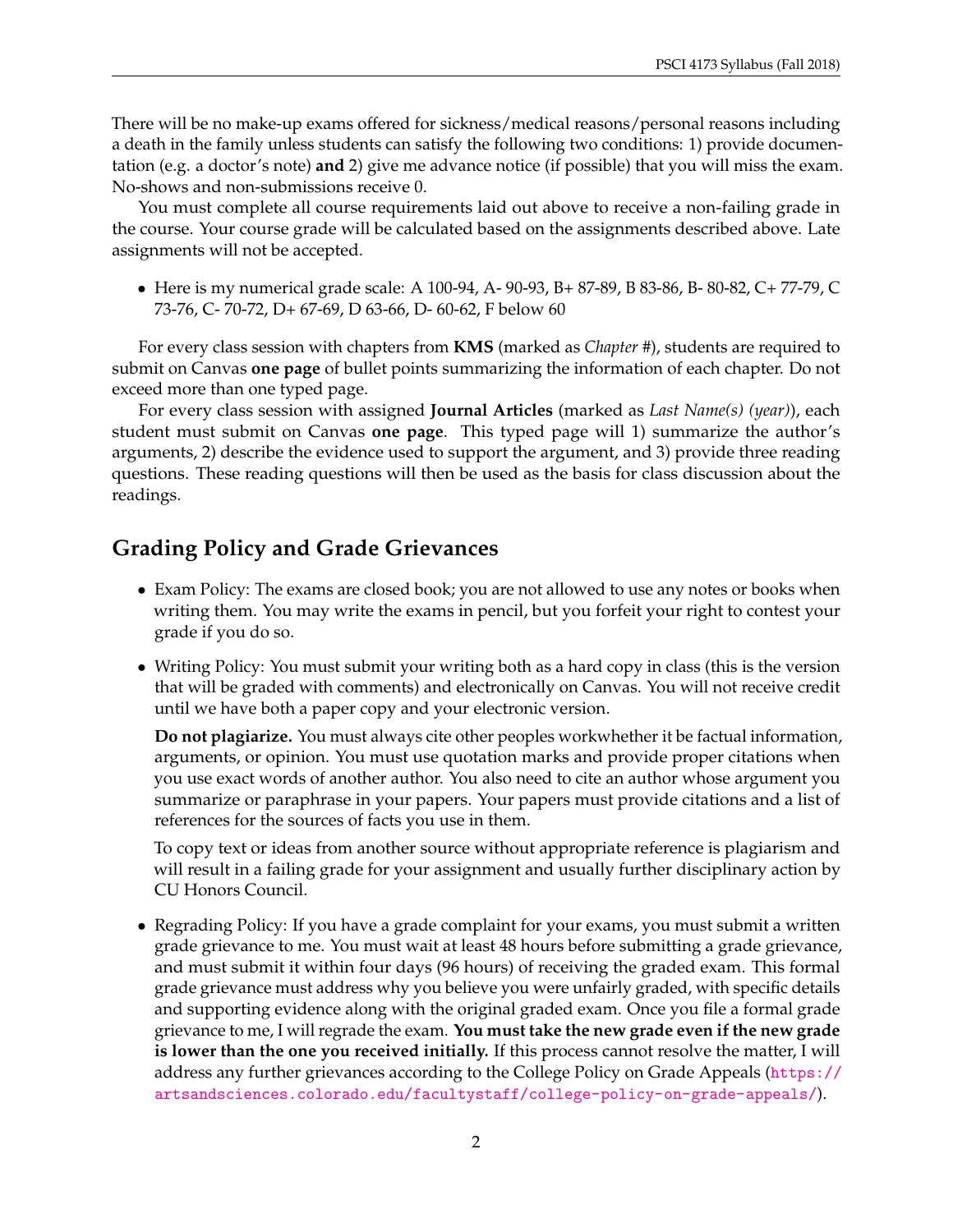# **Course Assignments**

| Week           | M                               | W                           | F                                |
|----------------|---------------------------------|-----------------------------|----------------------------------|
| $\mathbf{1}$   | 8/27: Read Syllabus             | 8/29: The Challenge of      | 8/31: The Challenge of           |
|                |                                 | Global Governance           | Global Governance                |
|                |                                 | KMS Ch.1                    | KMS Ch.1                         |
| $\overline{2}$ | 9/3: Labor Day: No Class        | 9/5: The United Nations:    | 9/7: Nonstate Actors:            |
|                |                                 | Centerpiece of Global       | NGOs, Networks, and              |
|                |                                 | Governance                  | Social Movements                 |
|                |                                 | KMS Ch.4.                   | KMS Ch.6.                        |
| 3              | 9/10 The Theoretical            | 9/12: Globalization and     | 9/14: The Rational Design        |
|                | Foundations of Global           | the Design of International | of International                 |
|                | Governance                      | Institutions.               | Institutions                     |
|                | KMS Ch. 2                       | Coglianese (2000)           | Koremenos, Lipson &              |
|                |                                 |                             | <b>Snidal</b> (2001)             |
| $\overline{4}$ | 9/17: Power Politics and        | 9/19 IGOs and the           | 9/21: Credible                   |
|                | the Free Trade Bandwagon        | Foundations of Global       | Commitments and the ICC          |
|                | Gruber (2001)                   | Governance                  | Simmons & Danner (2010)          |
|                |                                 | KMS Ch.3 (pp.75-104)        |                                  |
| 5              | 9/24: US National Power         | 9/26: Diplomacy and         | 9/28: The System Worked:         |
|                | and the Post-war Trading        | Domestic Politics: the      | How the World Stopped            |
|                | Regime                          | Logic of Two-level Games    | <b>Another Great Depression</b>  |
|                | Goldstein & Gowa (2002)         | Putnam (1988)               | Drezner (2014)                   |
| 6              | 10/1: Review Session            | 10/3: Exam 1                | 10/5: Is the Good News           |
|                |                                 |                             | <b>About Compliance Good</b>     |
|                |                                 |                             | News About Cooperation?          |
|                |                                 |                             | Downs, Rocke & Barsoom           |
|                |                                 |                             | (1996)                           |
| 7              | 10/8: Does WTO Dispute          | 10/10: On Compliance        | <b>10/12: No Class</b>           |
|                | Settlement Enforce or           | Chayes and Chayes (1993)    |                                  |
|                | Inform?                         |                             |                                  |
|                | Sattler, Spilker & Bernauer     |                             |                                  |
| 8              | (2014)<br>10/15: Regime Design  | $10/17$ : The               | 10/19: Information               |
|                | Matters: Intentional Oil        | NGO-Industrial Complex      | <b>Systems in Treaty Regimes</b> |
|                | Pollution and Treaty            | Gereffi, Garcia-Johnson     | Dai (2002)                       |
|                | Compliance                      | &Sasser (2001)              |                                  |
|                | Mitchell (1994)                 |                             |                                  |
| 9              | 10/22: Coercion through         | 10/24: Why Democracies      | 10/26: The Search for            |
|                | IOs: The Security Council       | Cooperate More: Electoral   | Peace and Security               |
|                | and the Logic of                | Control and International   | KMS Ch. 7 (pp. 279-317)          |
|                | <b>Information Transmission</b> | <b>Trade Agreements</b>     |                                  |
|                | Thompson (2006)                 | Mansfield, Milner &         |                                  |
|                |                                 | Rosendorff (2002)           |                                  |

Students are required to complete the reading assignments **by** the associated date.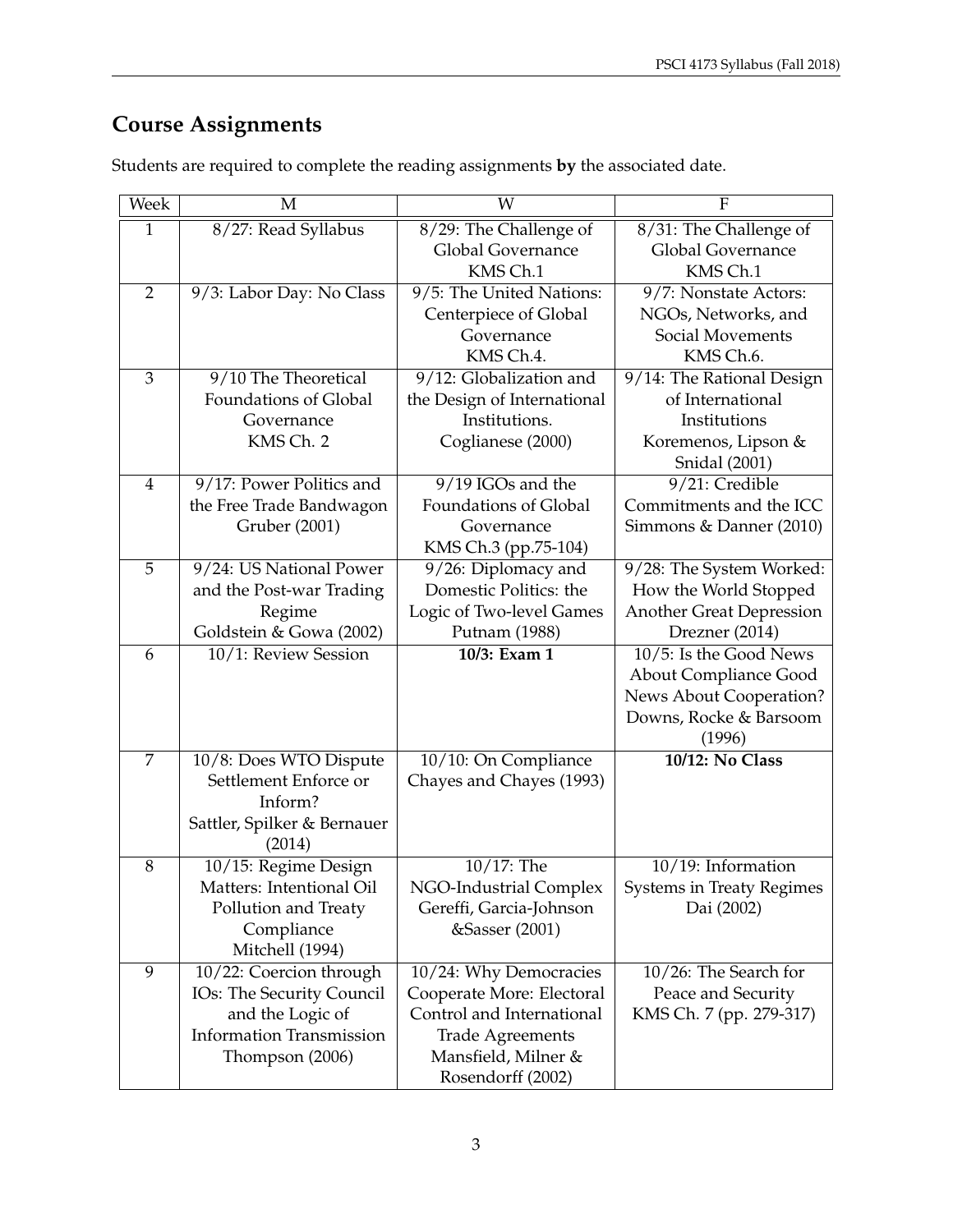| Week | M                                                                 | W                       | $\overline{F}$              |
|------|-------------------------------------------------------------------|-------------------------|-----------------------------|
| 10   | 10/29: The Search for                                             | 10/31: Review 2         | 11/2: Exam 2                |
|      | Peace and Security                                                |                         |                             |
|      | KMS Ch 7. (pp.317-378)                                            |                         |                             |
| 11   | 11/5: Global Economic                                             | 11/7: Global Economic   | 11/9 Regional               |
|      | Governance                                                        | Governance              | Organization                |
|      | KMS Ch.8 (p.379-396)                                              | KMS Ch.8 (p.396-423)    | KMS Ch.5. (pp.161-195)      |
| 12   | 11/12: Promoting                                                  | 11/14: Promoting        | 11/16: Development Aid      |
|      | Economic Well-Being and                                           | Economic Well-Being and | and International Politics: |
|      | Human Development                                                 | Human Development       | Does membership on the      |
|      | KMS Ch.9 (pp.425-438)                                             | KMS Ch.9 (pp.438-465)   | <b>UN Security Council</b>  |
|      |                                                                   |                         | influence World Bank        |
|      |                                                                   |                         | decisions?                  |
|      |                                                                   |                         | Dreher, Strum, and          |
|      |                                                                   |                         | Vreeland (2009)             |
| 13   | 11/19, 11/21, 11/23 (Fall Break & Thanksgiving Holiday, No Class) |                         |                             |
| 14   | 11/26: Protecting Human                                           | 11/28: Protecting Human | 11/30: The Cost of Shame:   |
|      | Rights                                                            | Rights                  | International               |
|      | KMS Ch.10 (pp.467-499).                                           | KMS Ch.10 (pp.499-527). | Organizations and Foreign   |
|      |                                                                   |                         | Aid in the Punishing of     |
|      |                                                                   |                         | Human Rights Violators      |
|      |                                                                   |                         | Lebovic and Voeten (2009)   |
| 15   | $12/3$ : Toward an                                                | 12/5: Protecting the    | 12/7: Protecting the        |
|      | <b>International Migration</b>                                    | Environment             | Environment                 |
|      | Regime                                                            | KMS Ch.11 (pp.529-555). | KMS Ch.11 (pp.555-572).     |
|      | Sachs (2016)                                                      |                         |                             |
| 16   | $12/10$ : Dilemmas in                                             | 12/12: Review 3         | 12/14: Reading day: No      |
|      | Global Governance                                                 |                         | Class                       |
|      | KMS Ch.12.                                                        |                         |                             |

# **University Policies**

## **HONOR CODE**

All students enrolled in a University of Colorado Boulder course are responsible for knowing and adhering to the Honor Code. Violations of the policy may include: plagiarism, cheating, fabrication, lying, bribery, threat, unauthorized access to academic materials, clicker fraud, submitting the same or similar work in more than one course without permission from all course instructors involved, and aiding academic dishonesty. All incidents of academic misconduct will be reported to the Honor Code [\(honor@colorado.edu;](mailto:honor@colorado.edu) 303-492-5550). Students who are found responsible for violating the academic integrity policy will be subject to nonacademic sanctions from the Honor Code as well as academic sanctions from the faculty member. Additional information regarding the Honor Code academic integrity policy can be found at the [Honor Code Office website.](https://www.colorado.edu/osccr/honor-code)